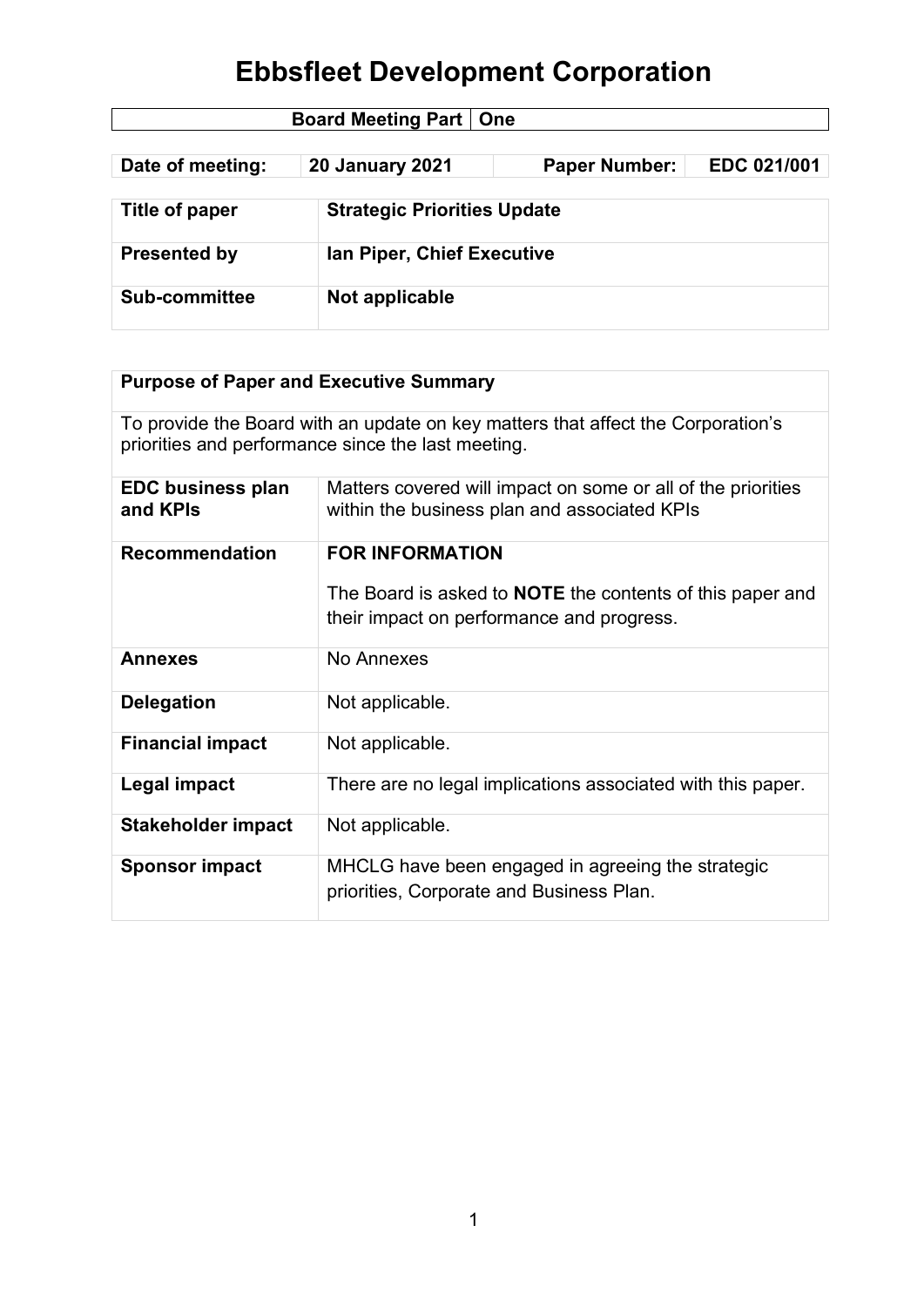| <b>Board Meeting Part   One</b> |                        |                      |             |  |
|---------------------------------|------------------------|----------------------|-------------|--|
|                                 |                        |                      |             |  |
| Date of meeting:                | <b>20 January 2021</b> | <b>Paper Number:</b> | EDC 021/001 |  |

**I would like to start my paper this month by thanking our Chairman, Michael Cassidy, on behalf of me and all the staff of the Corporation, for all his support, guidance and leadership since 2015. Here from the very start of the EDC journey, Michael's term as Chairman is due to come to an end today and we would like to record our grateful thanks and best wishes for the future.**

#### **1. Dealing with the COVID-19 Pandemic**

- 1.1. With the start of the lockdown period, all staff are now working fully from home. Access to the office is only in exceptional circumstances, to collect post or print specific documents that cannot be dealt with in other ways.
- 1.2. The closure of schools has meant that some staff also have childcare responsibilities and as an employer we are taking this fully into account with agreed working arrangements.
- 1.3. This further period of working from home, and in some cases isolation, will put a continuing strain on the health and wellbeing of staff and, in line with our policies and approach presented to Board in December, we are pursuing approaches to support staff as best we can.

### **2. EDC Funding Allocation 2021/22**

- 2.1. We await the formal confirmation of our allocated budgets for 2021/22 but continue to plan on the basis of the indicative allocations. Board will recall that our budgets are only being allocated for one year, in line with the Spending Review settlement and that this will constrain our ability to enter into new multiyear commitments. We have however received confirmation of our ability to meet an existing commitment in respect of the 'extension to Fastrack – Bath Street project' which requires expenditure beyond March 2022.
- 2.2. As reported previously, we have begun work on a new Corporate Plan and will bring first drafts of this work to Board in subsequent months, with a view to having it agreed and in place no later than the first quarter of 2021/22. We have also started work on a Business Plan for 2021/22 which will establish priorities and milestones that reflect the indicative resource allocations we have received.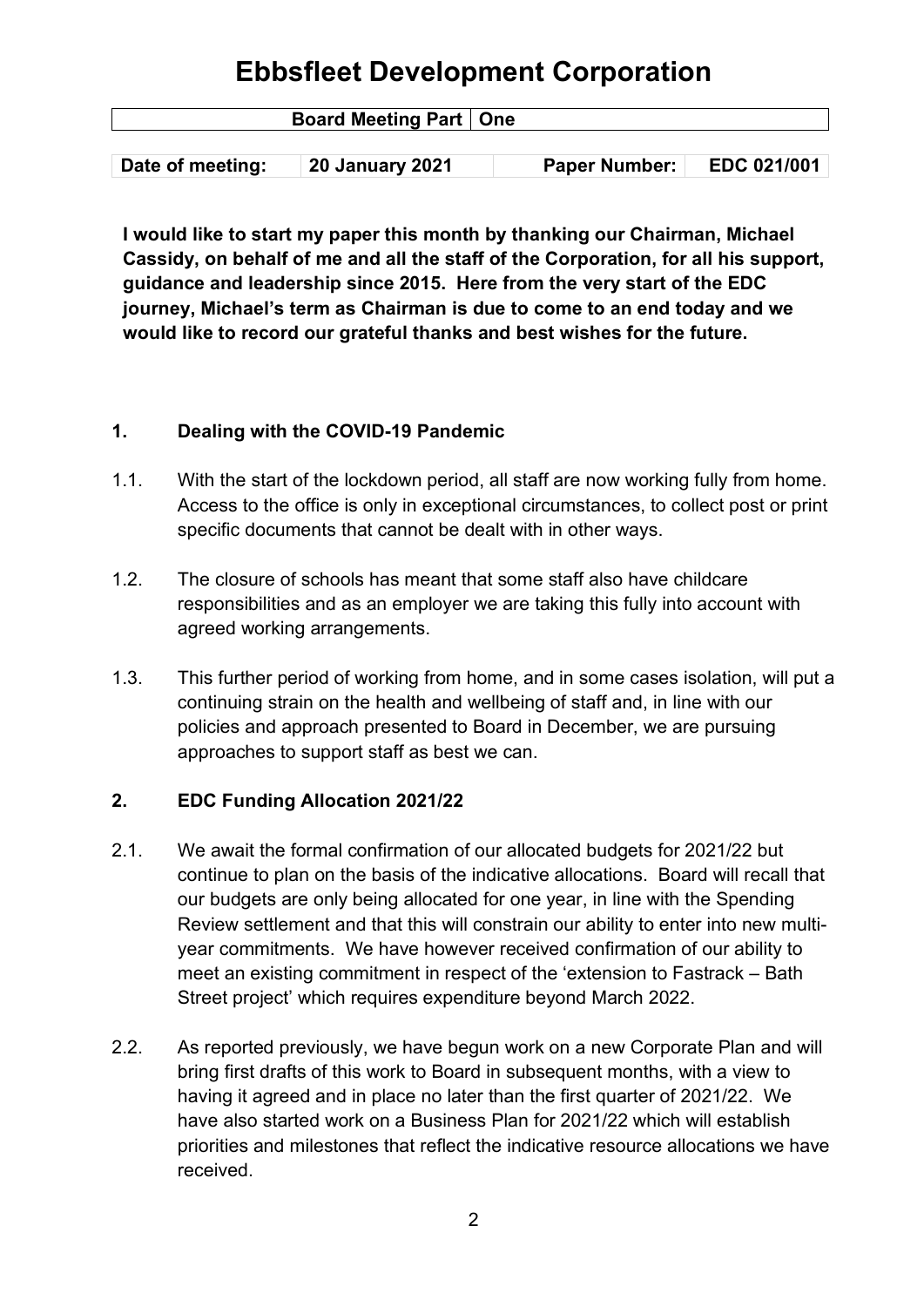| <b>Board Meeting Part   One</b> |                        |                      |             |
|---------------------------------|------------------------|----------------------|-------------|
|                                 |                        |                      |             |
| Date of meeting:                | <b>20 January 2021</b> | <b>Paper Number:</b> | EDC 021/001 |

#### **3. London Resort**

- 3.1. Board members will be aware that LRCH submitted their Development Consent Order (DCO) on 31<sup>st</sup> December and is now with PINS (The Planning Inspectorate) who have 28 days in order to accept it. As anticipated, PINS asked the Corporation, as one of the relevant authorities, for our view on whether we consider that the Applicant has complied, in relation to the application, with the following duties:
	- Duty to consult Planning Act 2008 (as amended) (PA2008) section 42;
	- Duty to consult the local community PA2008 section 47;
	- Duty to publicise PA2008 section 48.
- 3.2. Our response was required by the  $18<sup>th</sup>$  January and was duly submitted. It reflected the views that the Board expressed during the meeting in December (Part 1 and Part 2).
- 3.3. The submission of the DCO is of course a very significant milestone and represents huge step forward for the project. It will now be for PINS to advise the Secretary of State on whether to accept the application for Examination. If accepted, it will trigger the requirement for a very significant amount of work by the Corporation, and other statutory bodies, leading up to the Examination itself. We will continue to provide updates to the Board as the matter progresses.

#### **4. Progress on Strategic Priorities**

#### 4.1. Ebbsfleet Central

The emerging results from the master planning work will be presented to Board in a pre-board session ahead of the meeting. Further updates on commercially confidential matters are contained with the Head of Ebbsfleet Central's report in Part 2.

#### 4.2. Thames Way Development Area

Work continues on the development of proposals for this area alongside Blue Lake and Thames Way ahead of external consultation. A further update report on confidential aspects of the emerging proposals are presented to the Board in Part 2.